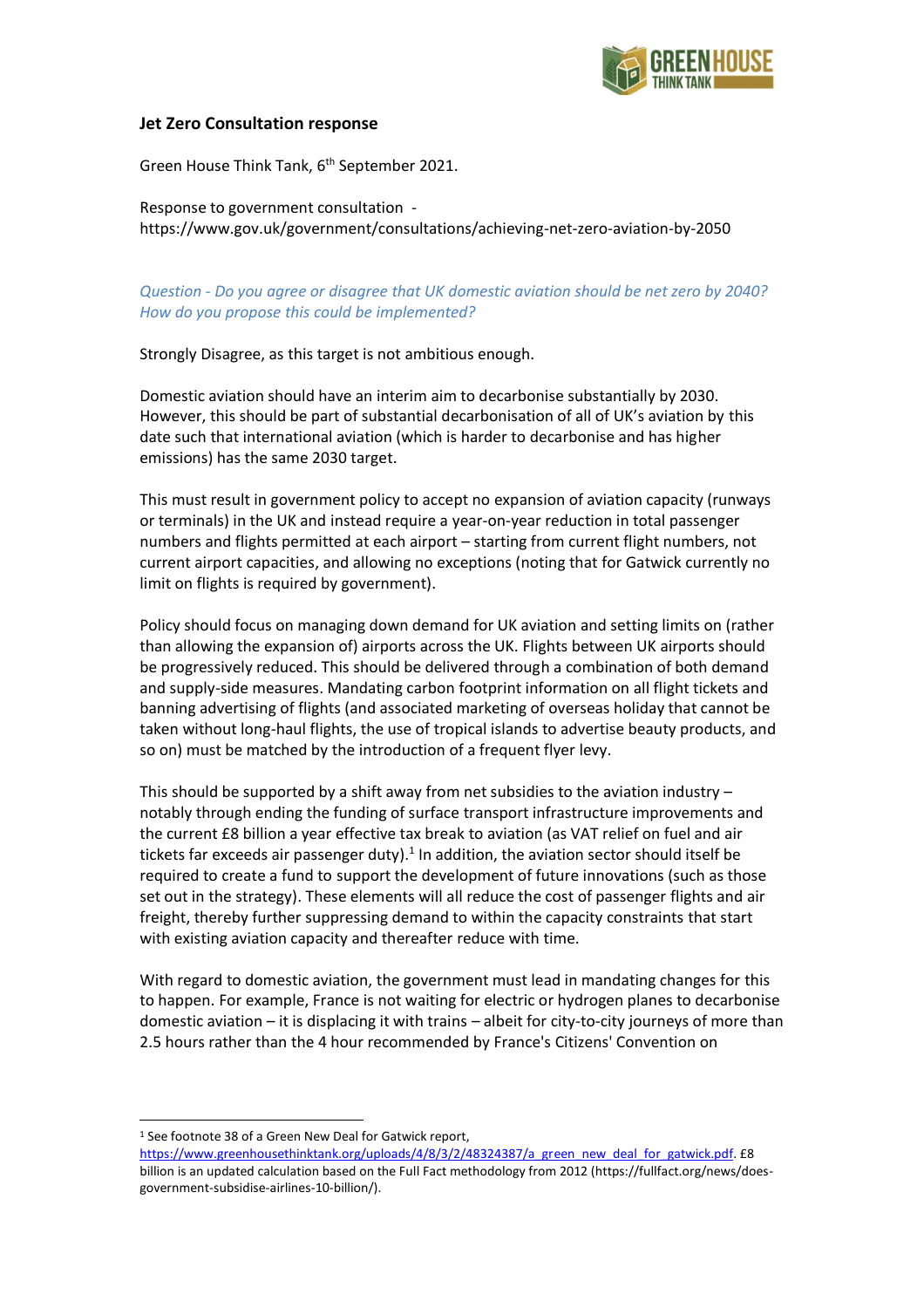

Climate.<sup>2</sup> In light of this the UK Government's proposal to decarbonise domestic aviation by 2040 remains hopelessly slow – the majority of these flights are not required.

*Question - Do you agree or disagree with the range of illustrative scenarios that we have set out as possible trajectories to net zero in 2050? Are there any alternative evidence-based scenarios we should be considering?*

#### Strongly Disagree.

The scenarios actually fail to *illustrate* much at all, as they focus almost entirely on technological change. There is no discussion of the risk or likelihood of any of the scenarios coming about. No significant government incentives or constraints to manage demand are included in *any* of the scenarios.

Two of the scenarios are not really illustrative – they are entirely speculative, as stated in the UK government's own evidence and analysis paper accompanying the strategy. They also fail to account for non-CO2 carbon emissions and the impact of provision of biofuels (which the strategy appears to wish to rebrand as sustainable aviation fuels (SAFs)).

This leaves three scenarios presented that aren't themselves described as speculative: a baseline, one scenario incorrectly titled 'continuation of current trends' (scenario 1) which assumes a carbon price which is not in place, and appear to have no mechanism within the UK government's control to deliver, and one described as 'high ambition' (scenario 2) which again has a highly misleading title. It is only highly ambitious in terms of the required technological breakthroughs. It proposes virtually nothing for a decade and then only reduces aviation emissions from the optimistic scenario 1 by 14%, without considering the smaller reduction in non-CO2 emissions that its reliance on biofuels (so-called SAFs) would bring about.

- Scenario 1 purports to model a continuation of current trends. However, unless carbon prices are applied to all flights at the same level then emissions are likely to remain above 2018 levels through to 2050.
- The consultation document appears to lean towards adopting Scenario 2, which is described as high ambition. This is really high technology optimism as its variation from the baseline is wholly in terms of what technology improvements may deliver from now until 2050. But it is noted that for scenario 2 to be delivered aviation's needs for biomass must be prioritised over other sectors. The question whether is there sufficient biomass to enable this to happen without jeopardising the UK's overall pathway to net zero is not addressed. Nor is the question of whether airlines can be mandated to modernise somehow to reflect the higher fuel efficiency improvements – something that would appear completely outside the control of the UK government. **So in effect the UK has chosen scenarios that all are dependant on changes that are outside control of the UK government – rather than focus first on what it** *can* **do, which is to constrain UK aviation demand.**
- Scenario 3 is considered by the UK government as speculative in light of the 75% use of SAF by 2050 (Evidence and Analysis: clause 3.13) so is not treated as a serious alternative. It too is not credible unless supported by clarity as to how biomass feedstock will be prioritised between different sectors (e.g. construction materials,

<sup>2</sup> Se[e https://www.bbc.com/news/world-europe-56716708.](https://www.bbc.com/news/world-europe-56716708)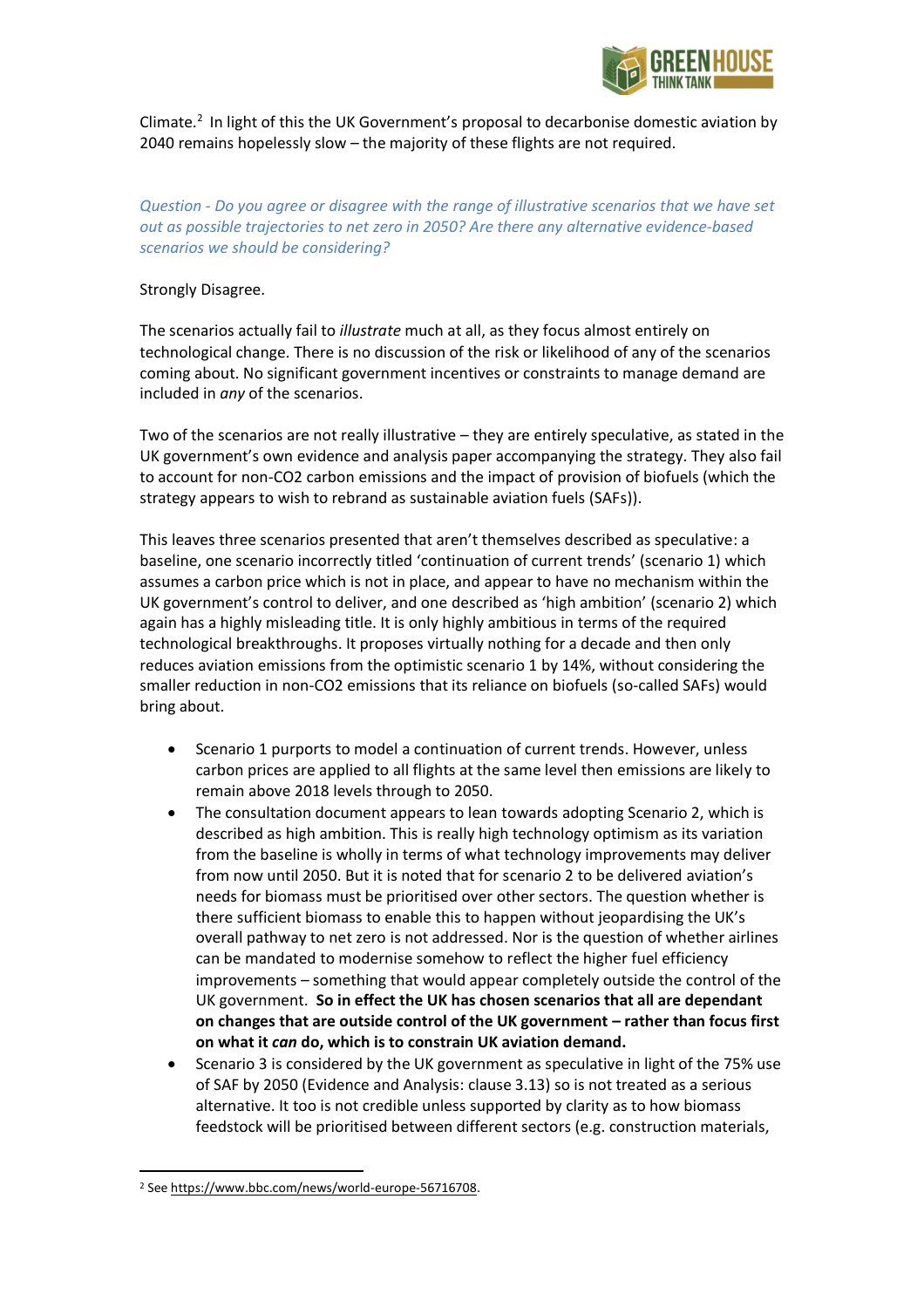

freight/road transport, shipping, aviation). Finally, the shift to SAF will not reduce contrails so the overall reduction of climate impact will not be anywhere near as small as claimed.

• Scenario 4 is also considered speculative by the UK government, to show the impact of over half of air traffic movements becoming electric or hydrogen-battery powered by 2050. It notes significant challenges have to be overcome for it to be feasible.

**Whilst talking up the high ambition (for which high-risk might be an appropriate translation) none of the scenarios represent high ambition from a climate perspective.** The emission reduction curves of all four modelled scenarios are presented from 2024 to 2050. The scale of residual aviation emissions presented in the Jet Zero consultation dataset shows that compared to continuation of current trends (scenario 1), the high ambition scenario reduces the total carbon emissions by 14.7%. This is hardly a 'high ambition' carbon reduction pathway. The most ambitious scenario is the third, which is based on 70% use of sustainable aviation (bio)fuels and reduces emissions by 25%, to a total of 767 million tonnes CO2 (or something more than 1462 million tonnes CO2e if the government's current estimate of non-CO2 impacts is considered – see below – but noting that the biofuels element of the reduction are not understood to reduce contrails) up until 2050.

In summary the 'high ambition' scenario 2 appears very high-risk technologically, yet relatively low ambition with regard to climate change. Therefore, the scenarios are not illustrative but entirely unrealistic and extremely misleading.

The scenarios should not be based on levels of *technical ambition* but should be aligned to different levels of *climate precaution*. Rather than developing scenarios to illustrate how demand reduction can be avoided, scenarios should illustrate what sufficient climate action is needed to align aviation's carbon reduction pathway with that for the rest of the economy – and examine how these interplay with each other (including overall UK consumption, and net import of embodied carbon through trade from overseas). This is entirely lacking.

In terms of alternatives a better starting point would also be to evaluate evidence of whether any other governments have planned to reduce aviation emissions as well as to utilise the aviation analysis undertaken by the CCC (December 2018) and by academics.

# *Question - Do you agree or disagree that we should set a CO2 emissions reduction trajectory to 2050?*

Agree, but an earlier date for real (not net) zero is preferred.

Every sector in the UK economy should set a CO2 emissions reduction trajectory, together with a policy framework that enables it to be met. Analysis for each of these sector CO2 emission reduction pathways must consider how they impact on the others (which they will). Assuming that every sector can be addressed independently of all the others is inadequate.

In this case there are also significant gaps between the trajectory modelled and the new measures (of which there are little of substance) in the strategy itself. The strategy should be tested to evaluate the extent to which the new policies will deliver the reductions proposed. No such evidence is presented in this case. Such an emission reduction trajectory should not include any offsetting as this is accounted for elsewhere in UK and global carbon accounts.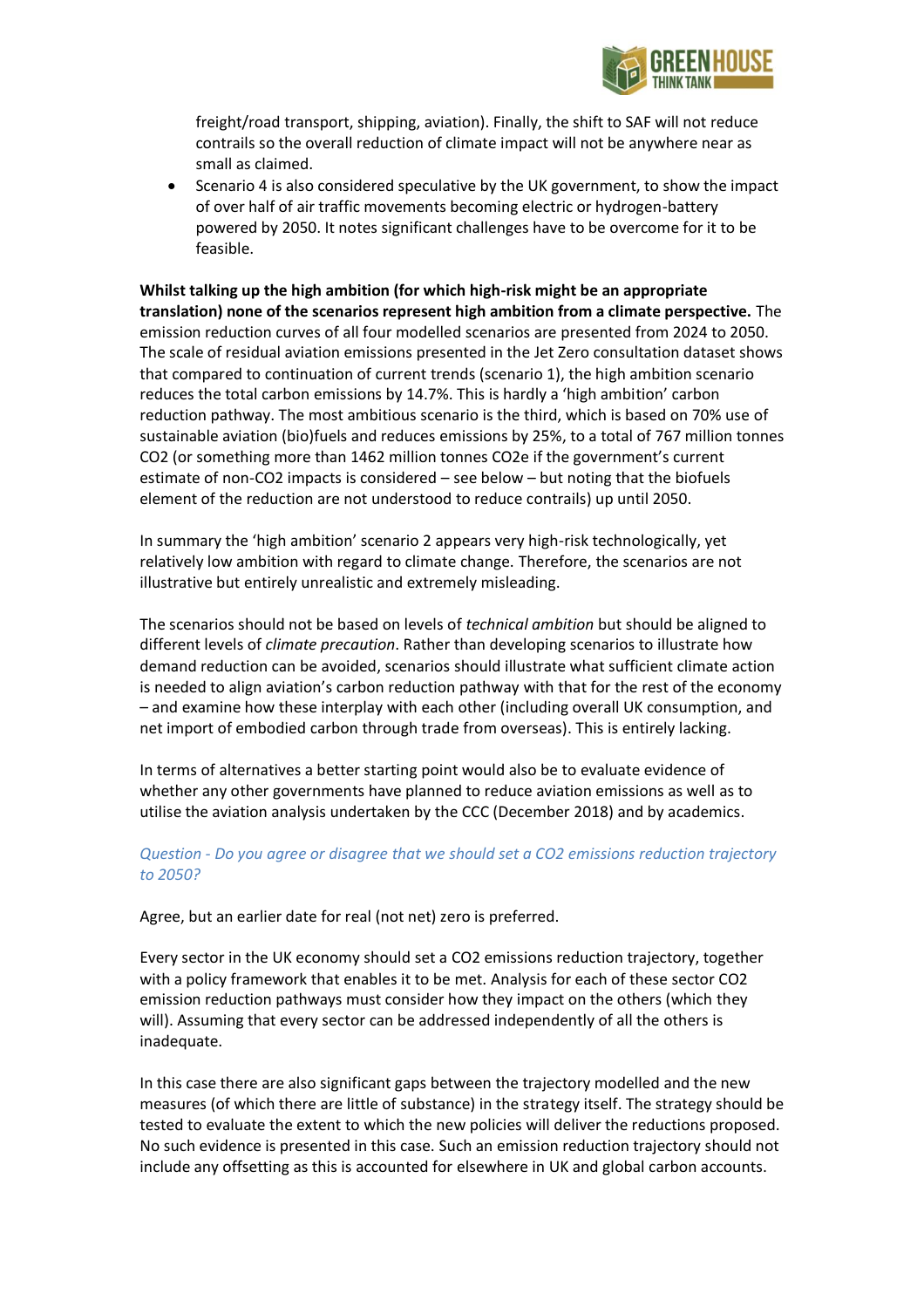

*Question - Should the trajectory be set on an in-sector CO2 emissions basis (without offsets and removals) or a net CO2 emissions basis (including offsets and removals)?*

It should be on an in-sector emission basis. That is the only way in which the sum of different sector emission reduction pathways can be managed together to achieve an overall reduction across the whole economy.

*Question - Do you agree or disagree with the possible trajectories we set out, which have insector CO2 emissions of 39 Mt in 2030, and 31 Mt in 2040 and 21 Mt in 2050, or net CO2 emissions of 23-32 Mt in 2030, 12-19 Mt in 2040 and 0 Mt in 2050?*

#### Strongly Disagree.

These carbon budgets are totally inadequate. They should align to the climate science to stay well within  $1.5^{\circ}$ C post-industrial global warming, not to technologies and planned aviation growth, as is the case currently.

The carbon budgets must be expressed as cumulative carbon budgets not 'target dates' (in line with the rest of the UK economy), and should be aligned to the five-year budgets for the whole of the UK.

*Question - Do you agree or disagree that we should review progress every five years and adapt our strategy in response to progress?*

#### Disagree.

Review should be aligned to the rest of the economy's carbon budgeting process. Aviation should be managed within, not separate from, the current carbon governance framework.

Annual reviews will also be required on a sector-basis to ensure that the policy measures proposed are sufficient to operate well within the carbon budgets set. The actual emission reductions achieved by 2025, 2030 and 2035 are crucial in view of the severity of the climate emergency that this strategy should be required to reflect, which points to significant policy ambition in the short term.

*Question - Do you agree or disagree with the overall approach to improve the efficiency of our existing aviation system?*

#### Strongly Disagree.

The overall approach should start by applying to aviation a credible overall strategy for decarbonising transport in general. One such approach that is gaining credence is the *Avoid* (the need to travel), *Shift* (to sustainable transport modes) and then *Improve* what remains **framework**. For road transport this could read as place-based planning alongside walking and cycling investments, before a shift to better public transport (bus and train), and then electrifying what remains. Applying this to aviation would require the starting point to be managing the demand for fast long-distance travel, whilst shifting the much-reduced amount of short-haul flights to rail. The biggest problem with aviation is that unlike cars the electrification of aviation (the third tier of this policy framework: improve) is still a long way off. That means eliminate the flying where there are clear alternatives, and drastically curtail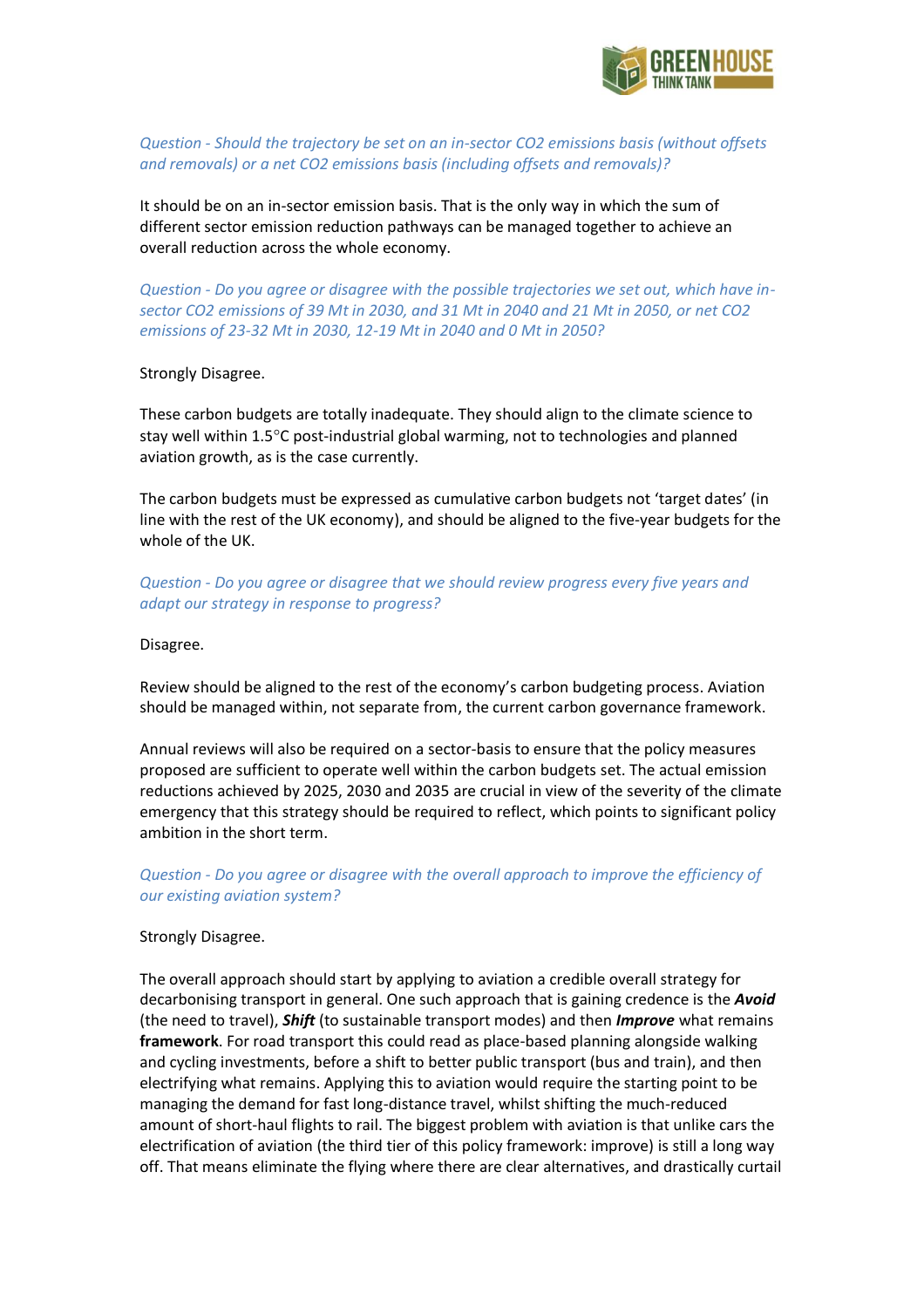

the rest. This would have to start with halting all aviation expansion plans – to avoid runaway climate change, we *must* have no new runways. The current strategy ignores the *avoid* and *shift* parts of this transport climate action framework, and then proposes delay and is not realistic as to the (technical) ambition of the *improve* tier of policy measures.

In addition there needs to be clear justification and a sensitivity analysis to support any increase from the fuel efficiency improvements of 1.4%/year, which while higher than earlier CCC and DfT estimates is at least based on work jointly commissioned by the DfT and CCC, and is reflected in the balanced emission reduction pathway of the CCC for aviation (December 2020). The choice of a higher efficiency value of 2% for scenarios 2-4 is not justified but does coincide with the stated goal of ICAO. This goal has been critiqued as being unachievable by the International Council on Clean Transportation. Thus, the main technical 'ambition' scenario most heavily referenced in the strategy relies on higher efficiency improvements most likely based on a goal of the global aviation industry, rather than any credible modelling. This makes the strategy aspirational, and weakens its credibility.

The strategy *must* not depend on assumptions over which it has no control, such as efficiency improvements by the international aviation sector and how these might affect fuel consumption of all aeroplanes using UK airports. As it is not possible to propose UK policy measures to ensure that this uplift in efficiency saving is deliverable it **must not** be included in the modelling.

## *Question – In your opinion, to ensure we maximise efficiency within the current aviation system, what more could be done or done differently?*

'Efficiency' within the current aviation system is the wrong focus for this strategy as set out in the proposed Avoid-Shift-Improve approach outlined in response to the question above. The level of carbon emission reductions which is necessary to address the climate emergency requires a much smaller and very different aviation sector supported by a modal shift to other transport modes. The 'efficiency' of delivering these policy measures (considered as 'Avoid' and 'Shift' in the above framework) should be prioritised and should wholly underpin this strategy.

Also, as noted in the answer to the question above it is vital that all these 'efficiency' savings are **ensured.** This means they must be deliverable, which means focusing on measures that are within the government's control. The extent to which that which is required is within the remit of policy measures proposed should be reflected in the modelling.

### *Question - Do you agree or disagree with the overall approach for the development and uptake of SAF in the UK?*

#### Strongly Disagree.

The approach taken is poorly defined, especially as there is no consideration of how the UK intends to prioritise scarce 'green' hydrogen and sustainable biofuel use across different sectors (including grid balancing, freight transport and aviation), nor is there clarity as to what scale of supply is realistic and sustainable in terms of its wider biodiversity and landuse impacts.

Firstly, it is unclear whether the SAF levels of 30-75% modelled are either deliverable or sustainable. For example, the Airports Commission (2013) highlights the issues of carbon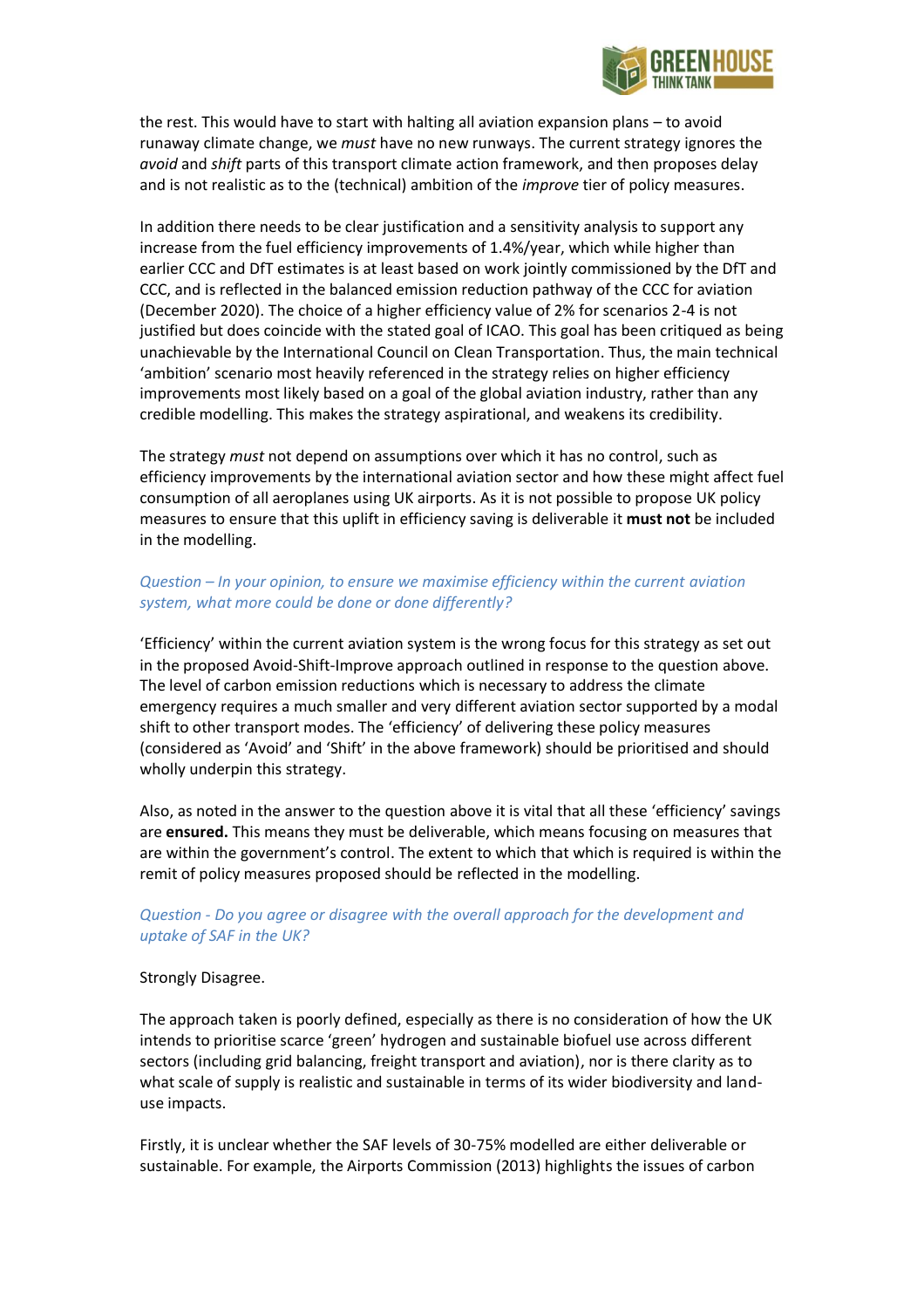

emissions from production of biofuels and associated land-use changes, as well as conflict with food production and other biofuel uses. Indeed, if climate change itself reduces global agricultural production these conflicts will become acute.

We must not be in a position where a future policy choice is limited to one between increasing global chronic hunger and increasing greenhouse gas emissions.

Wider analysis as to how *all transport* (shipping and land transport as well as aviation) can be powered is needed, and to ensure that 'sustainable transport for all' (see [https://www.sum4all.org\)](https://www.sum4all.org/) is prioritised before aviation, which is primarily serving less than 1% of the global population.

Secondly, it is noted that to comply with the RTFO SAF must reduce greenhouse gas (GHG) emissions by at least 60% relative to a set fossil fuel comparator (Evidence and Analysis: 2.6). However, the methodology used for the modelling states (Evidence and Analysis:A.10) that 100% CO2 emission savings for the aviation fuels for these fuels is assumed. Whilst this is noted as consistent with the approach taken by the CCC and formal GHG accounting rules, it actually appears optimistic rather than realistic.

Thirdly, the Airports Commission (2013) modelled mandatory biofuels (SAF) levels. It is not clear how the scenarios will be delivered unless the SAF level proposed is mandated.

Finally, the SAF technologies are noted as 'at the demonstration stage and yet to be rolled out at commercial scale'. SAF technology refers to use of cooking oil and gasification of municipal solid waste as examples of fuel sources. The scale of the former is insignificant compared to aviation fuel needs. The latter may not even be deliverable (as it is dependent on our society's wastefulness remaining the same so there is still the same amount of rubbish available to burn in the future).

The evidence papers quoting the potential of using cooking oil (which will have very limited scalability) and gasification is even less credible. Gasification of household waste (as proposed in the evidence paper) was recently tried using gasification of Surrey's waste. The plant failed its commissioning, wasting some £40-100m in government subsidies.<sup>3</sup> The notion that unrecyclable plastics might constitute a long-term viable supply conflicts with the government's 25 year Environment Plan said that such 'single-use-plastics' would be phased out by 2042.

## *Question – What, if any, further measures, do you believe, are needed to support the development of a globally competitive UK SAF industry and to increase SAF usage?*

As noted in question immediately above the current proposals are completely optimistic and poorly defined so this question cannot be answered. It is not clear that aviation is in any case the best use for biofuels, which will be a scarce resource both in the UK and globally as overall energy use is constrained to within that which can be produced from renewable energy and resources. Clearer proposals are needed before any further measures can be considered.

*Question - Do you agree or disagree with the overall approach for the development of zero emission flight in the UK?*

<sup>3</sup> Se[e https://www.getsurrey.co.uk/news/surrey-news/shepperton-eco-parks-long-awaited-19347487](https://www.getsurrey.co.uk/news/surrey-news/shepperton-eco-parks-long-awaited-19347487) and [https://www.getsurrey.co.uk/news/surrey-news/surrey-county-council-starts-legal-20206224.](https://www.getsurrey.co.uk/news/surrey-news/surrey-county-council-starts-legal-20206224)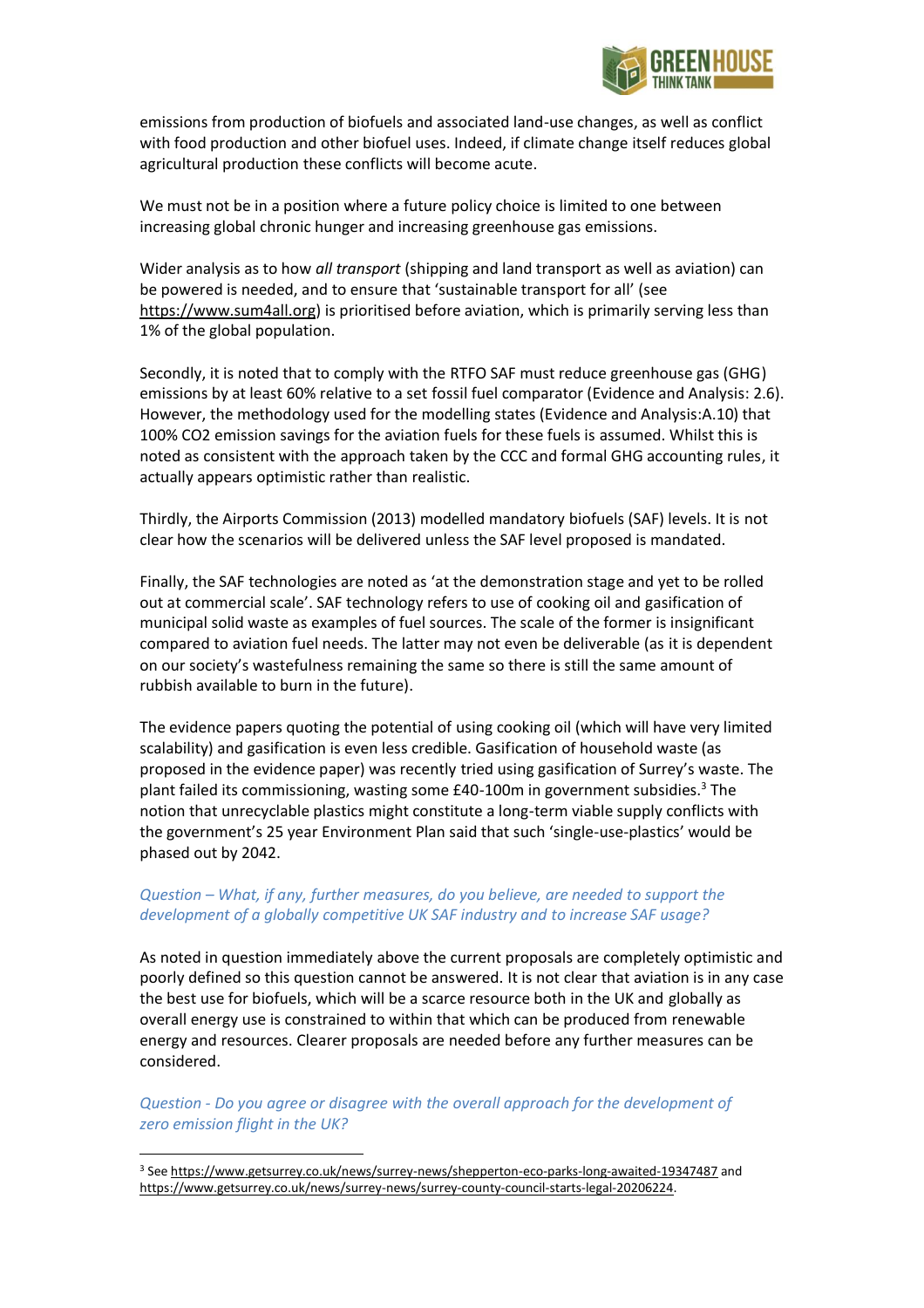

Strongly Disagree.

It is most likely that zero emission flight, if practicable, will be mostly for short-haul domestic flights (which are easier to shift to alternative modes). Their promotion as part of a set of 'solutions' without any demand management implies that all longer-term flights will be powered by sustainable aviation fuel or continue to burn kerosene. This is not sustainable. A small degree of zero emission flight might be useful such as to access remote islands, and for emergency services, but does not sit well within a strategy for sustainable aviation based on prioritising action on climate change.

Green hydrogen is also still not being produced at scale. The analysis and evidence document rightly highlights that this fuel source will be scarce. The aviation technology to utilise this is at the proof of concept stage, with a current target to bring to market by 2035.

The sustainable technology research programme UK FIRES, based at Cambridge University in their [Absolute Zero report published in 2019,](https://www.repository.cam.ac.uk/handle/1810/299414)<sup>4</sup> the year when UK aviation emissions peaked pre-Covid, states that there is no plausible technological way for aviation to decarbonise using technologies that are anything but speculative. They class zero emission aviation – the electric and hydrogen-battery powered flights that this strategy will make up at least 20-50% of flights into and out of UK airports by 2050 – as post carbon technologies. They state that these should be considered as technologies that could, if proved viable, be introduced *after* we have got to zero carbon. The approach therefore proposed instead of that contained in this Strategy is to focus decarbonisation by demand management and modal shift away from aviation and then plan for aviation to be scaled-up again in future should zero carbon technologies and/or sustainable aviation fuels prove to be viable and deliverable – and match aviation's scale to what is then possible. That means these are not counted as part of the way aviation drastically reduces emissions in the short-term, and most probably not before 2050 either.

Instead there should be a focus on urgent capacity constraint and modal shift for short-haul flights.

# *Question – In your view, what further measures are needed to support the transition towards zero emission aviation?*

A completely different approach is needed (as proposed through the Avoid-Shift-Improvement framework, which starts with capacity constraint and demand reduction, as set out above) with strategies to put an end to aviation subsidies and a modal shift for shorthaul mandated as part of efforts to manage down demand. In addition policies regarding (i) full costs being borne by the aviation sector; (ii) sufficiently high carbon pricing of all flights to constrain demand; and (iii) management down of demand, are set out below.

### *(i) Mandating Costs to be borne by Aviation Sector*

These various technology measures are far more expensive than current aviation fuel costs. This is highlighted in the strategy's evidence paper which estimates costs as £200-600/tCO2 for SAF, £30-250/tCO2e for hydrogen, and £50-470/tCO2 for greenhouse gas removal. No cost prediction for all-electric aircraft was provided, so its commercial viability appears even less well defined. The current cost of SAF is borne by the government and it is noted in the strategy that this will continue, at least for the foreseeable future. No policy measure for the

<sup>4</sup> Se[e https://www.repository.cam.ac.uk/handle/1810/299414.](https://www.repository.cam.ac.uk/handle/1810/299414)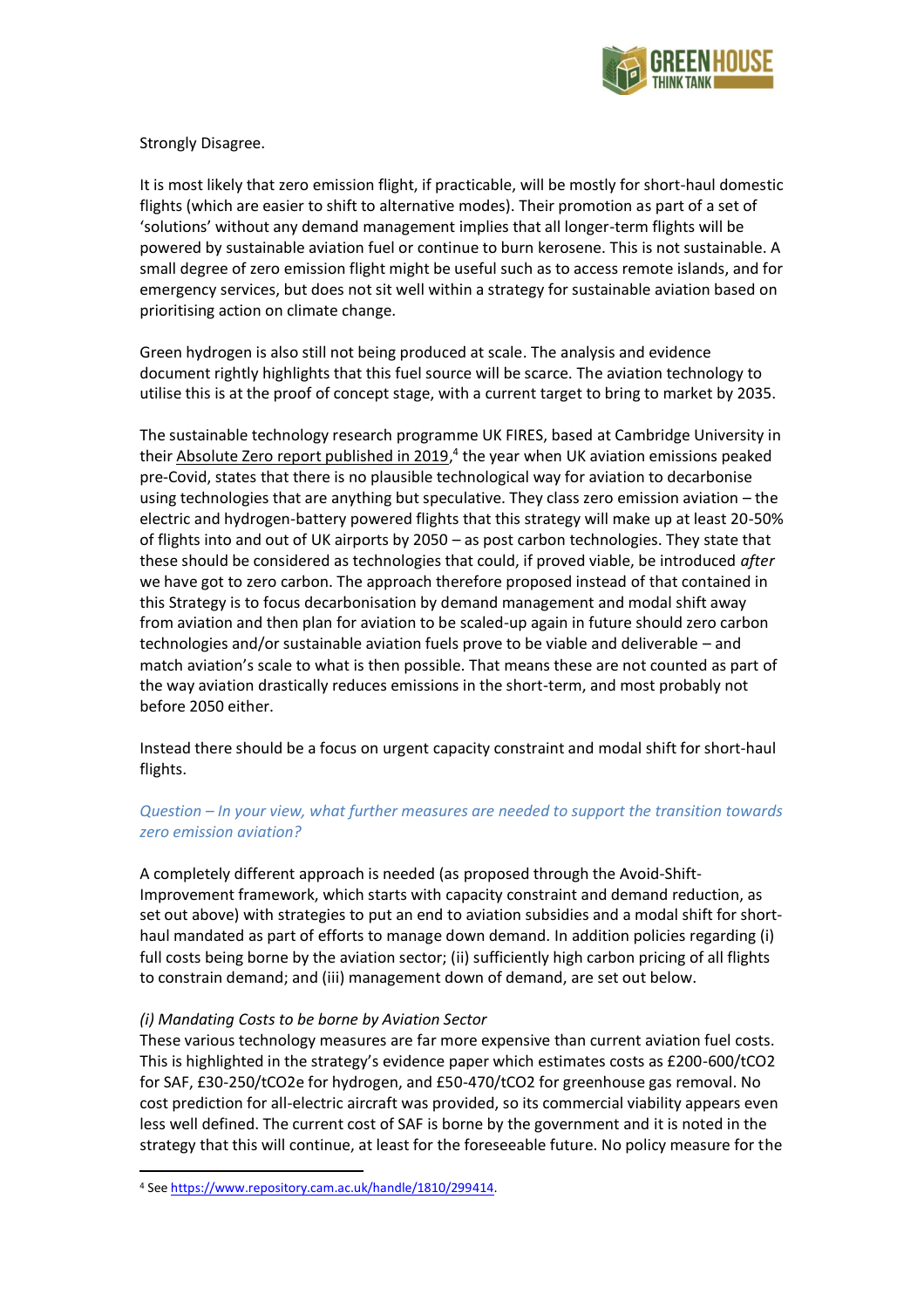

additional costs of additional fuels (and policies to avoid this by refuelling elsewhere) is proposed, even in the medium term. Without a price incentive or mandate for a shift to these alternatives it is unclear how this will happen until much later – as was the case for hybrid and electric cars. If sector-specific actions are most costly (as is the case for aviation, as noted above) then these increased costs should ultimately be borne by the sector itself not by the government as is currently the case – or the cost of abatement is in effect being cross-subsidized by the rest of the economy. Instead the costs must be borne by the aviation sector.

# *(ii) Include policies regarding carbon pricing*

All four of the strategy's 'illustrative scenarios' include carbon pricing for all flights (including international flights not covered by the UK Emission Trading Scheme (ETS), EU ETS or voluntary CORSIA scheme). However, such carbon pricing is currently not in place. A sensitivity analysis suggests that without this carbon pricing on flights outside of the EU (as is currently the case) then carbon emissions will be 3MtCO2e higher in 2050. Therefore, even the business-as-usual scenario (1) does not appear to be reflected in the actual policies set out in the consultation document.

Such carbon pricing is supported but needs to be sufficiently high to manage down demand significantly and needs to be mandated in policy, with the UK taking unilateral action (also know as international leadership, using its chairing of COP26 in November for the purpose) in order to bring this about. The level of carbon pricing must be higher than that in the UK ETS, through an aviation or wider transport and industrial carbon tax. It must apply both to passenger and freight elements of aviation. This needs to be supported by policies to avoid flying with excess fuel if there are differential fuel prices between countries (such as through a carbon border price adjustment mechanism, or similar, to stop any incentive to fly with excess fuel).

This strategy models carbon prices of £231-£346/tCO2 (2018 prices), noting that the high carbon price has limited effect, particularly with respect to long-haul flights. This is however significantly less ambitious than that modelled by the Airports Commission in 2013, which then considered a central carbon price of £200/tCO2e by 2050 and a high carbon price of £500/tCO2e by 2050.<sup>5</sup> The levels of carbon price required for all UK flights must reflect the increased known climate severity and need for more rapid decarbonisation than was recognised to be the case in 2013, and must apply to all flights, as modelled in all of the strategy's scenarios. Therefore higher, not lower, carbon prices than were proposed in 2013 would be needed.

Without this being properly integrated into policy the strategy risks the actual carbon footprint from the strategy's being far closer to the 'policy off' baseline scenario than either its business-as-usual or high [technological] ambition scenarios (1 and 2) – particularly should the ambitious technological improvements not materialise and the majority of flight emissions (from longer haul journeys) have either minimal or no carbon price. This 57 MtCO2e in 2050 is a 50% increase on current emission levels. This is the real risk implicit in the current strategy and therefore its high risk of failure.

<sup>5</sup> Airports Commission (2013) Discussion Paper 03: Aviation and Climate Change. [https://assets.publishing.service.gov.uk/government/uploads/system/uploads/attachment\\_data/file/186683/avi](https://assets.publishing.service.gov.uk/government/uploads/system/uploads/attachment_data/file/186683/aviation-and-climate-change-paper.pdf) [ation-and-climate-change-paper.pdf](https://assets.publishing.service.gov.uk/government/uploads/system/uploads/attachment_data/file/186683/aviation-and-climate-change-paper.pdf)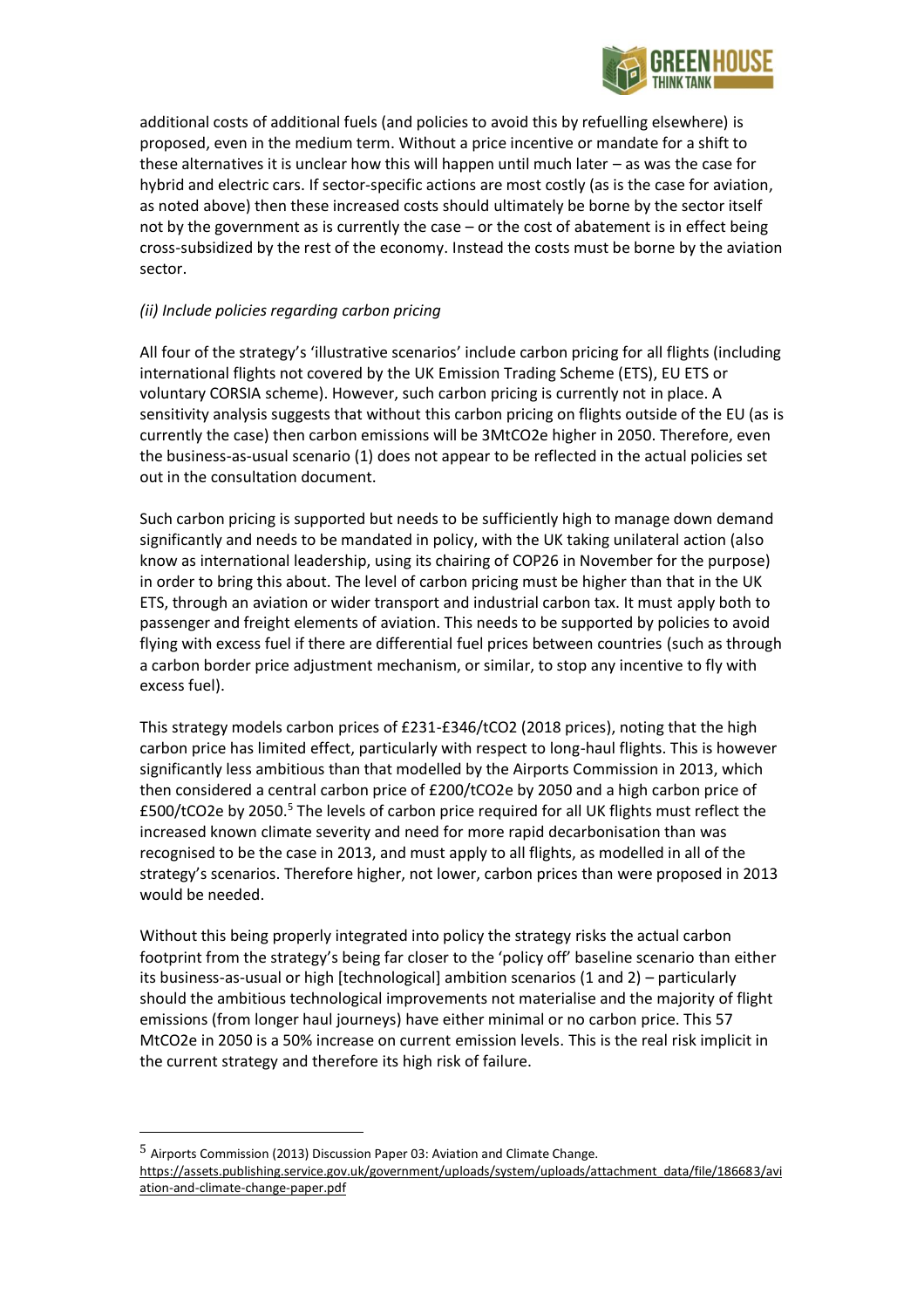

However, all of this assumes that aviation expansion can be constrained by a strategy and that a carbon price by itself is a way to damp down consumer demand. However, the UK now has a carbon price agreed for project appraisal that is in line with its national emission reduction targets for project appraisal. This means that as well as carbon pricing of consumer demand, carbon pricing must apply to each and every airport expansion project as well. This alone transforms how this strategy relates to demand management, via a process of constraining capacity (of both airport terminals and runways). This is explored below.

On the 2nd September 2021 BEIS lifted the 2022 carbon prices from £27 (traded) and £72 (non-traded) to  $£248$  per tonne.<sup>6</sup> BEIS state in this document that "it should be stressed that the carbon values discussed in this paper apply to all types of policy". So this must now be applied to the carbon prices used in the modelling scenarios that underpin the scenarios in this strategy.<sup>7</sup> This will also be reflected in the decision-making around investing in *all* new infrastructure that will lock in additional carbon emissions.

As Alex Chapman of the New Economics Foundation comments (in response to this announcement on twitter) explained that these new UK Government carbon prices, which are now in line with the UK's national emission reduction targets, will mean that the carbon prices applicable to Leeds, Southampton, Bristol, and Stansted airport expansions triple.<sup>8</sup> Airports have been incredibly reluctant to present the (monetised) carbon cost of their expansions, despite government guidance explicitly asking for it. This is why. The carbon cost of these projects will completely wipe out even their overstated claims of economic benefit.

So rather than simply considering whether overall carbon emissions of aviation stay below a 2050 target (as the strategy attempts to over-simplify UK climate policy to say), individual infrastructure decisions must be appraised for their full impact on UK carbon emissions budgets – and these new appraisal targets must block individual runway expansion plans. This must apply to all expansion plans regardless of whether they are pipe dreams, current planning applications or appeals, or have received consent. **We must not continue to build infrastructure that the government's own guidance now accepts is not viable.** That means that aviation cannot expand its capacity in a way that is at odds with the rest of the UK economy – there is no exemption for aviation in this BEIS appraisal methodology.

# *(Iii) Measures to first constrain and secondly to manage down demand*

The 'range of solutions' (Evidence and Analysis: clause 1.1) outlined in the Jet Zero consultation do not include any serious attempt to manage demand. The UK based FIRES sustainable technology academic research programme<sup>9</sup> and the [IEA](https://www.iea.org/reports/net-zero-by-2050)'s analysis of how to achieve net zero by 2050<sup>10</sup> both conclude that limits to constrain demand growth and quite possibly a reduction in flying are required for aviation. This is reflected in the AEA's initial comments on this consultation response, which are supported here. $^{11}$ 

<sup>6</sup> Se[e https://www.gov.uk/government/publications/valuing-greenhouse-gas-emissions-in-policy](https://www.gov.uk/government/publications/valuing-greenhouse-gas-emissions-in-policy-appraisal/valuation-of-greenhouse-gas-emissions-for-policy-appraisal-and-evaluation?s=03)[appraisal/valuation-of-greenhouse-gas-emissions-for-policy-appraisal-and-evaluation?s=03](https://www.gov.uk/government/publications/valuing-greenhouse-gas-emissions-in-policy-appraisal/valuation-of-greenhouse-gas-emissions-for-policy-appraisal-and-evaluation?s=03) <sup>7</sup> Se[e https://t.co/WkA7B8MSre](https://t.co/WkA7B8MSre) as quoted in

<https://twitter.com/chappersmk/status/1433720616591503375?s=03>

<sup>8</sup> Se[e https://twitter.com/chappersmk/status/1433407474825154566.](https://twitter.com/chappersmk/status/1433407474825154566)

<sup>9</sup> This report analyses the time to bring forward new technologies to address climate change and concludes that 'exaggerated claims about new technologies are holding back climate progress'. See [https://ukfires.org/absolute](https://ukfires.org/absolute-zero/)[zero/.](https://ukfires.org/absolute-zero/)

<sup>10</sup> Se[e https://iea.blob.core.windows.net/assets/beceb956-0dcf-4d73-89fe-1310e3046d68/NetZeroby2050-](https://iea.blob.core.windows.net/assets/beceb956-0dcf-4d73-89fe-1310e3046d68/NetZeroby2050-ARoadmapfortheGlobalEnergySector_CORR.pdf) [ARoadmapfortheGlobalEnergySector\\_CORR.pdf.](https://iea.blob.core.windows.net/assets/beceb956-0dcf-4d73-89fe-1310e3046d68/NetZeroby2050-ARoadmapfortheGlobalEnergySector_CORR.pdf) 

<sup>11</sup> Se[e https://www.aef.org.uk/2021/07/16/net-zero-aviation-plan-government-pins-hopes-on-future](https://www.aef.org.uk/2021/07/16/net-zero-aviation-plan-government-pins-hopes-on-future-technologies-and-fuels-delivering-clean-growth/)[technologies-and-fuels-delivering-clean-growth/.](https://www.aef.org.uk/2021/07/16/net-zero-aviation-plan-government-pins-hopes-on-future-technologies-and-fuels-delivering-clean-growth/)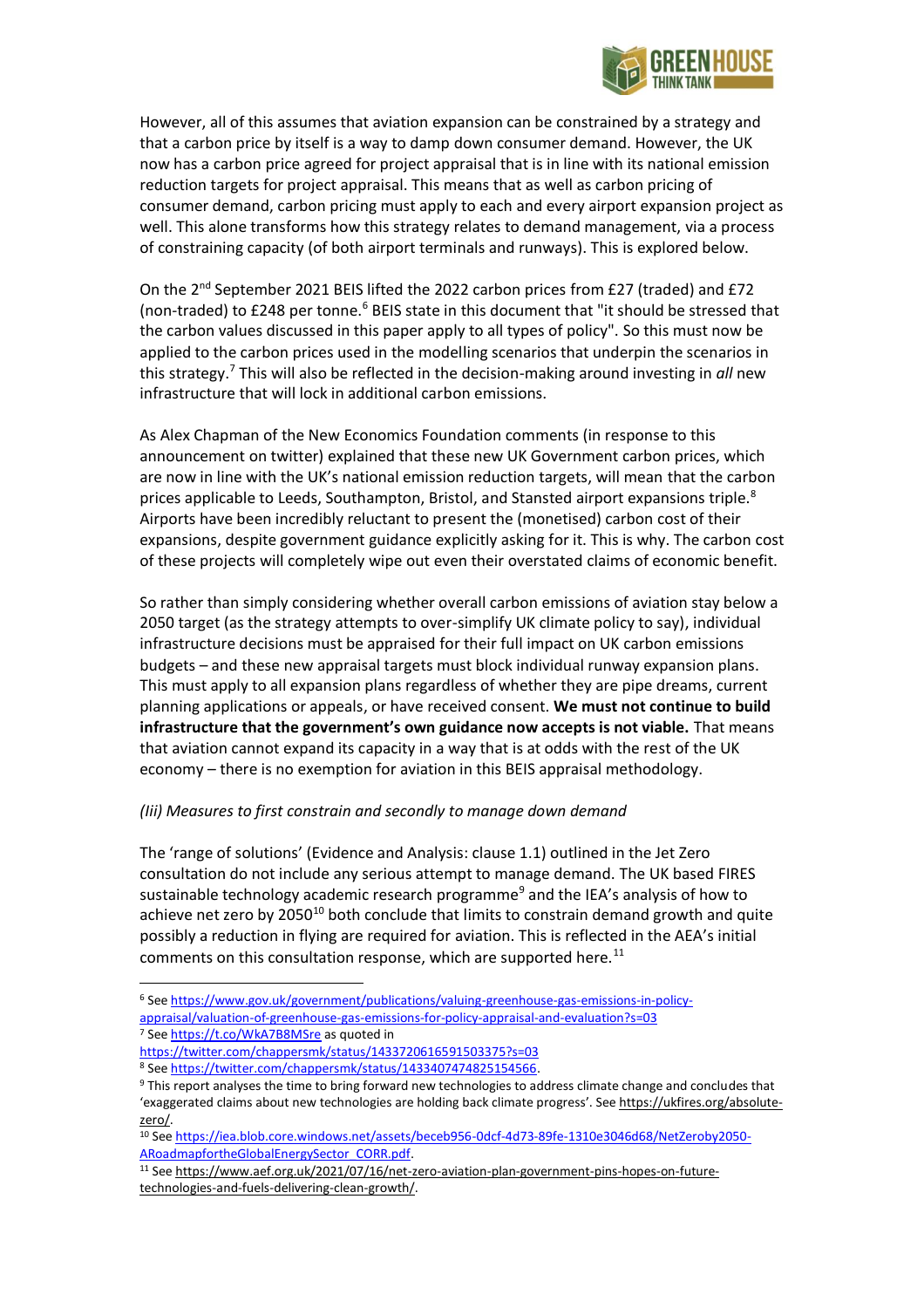

Such a need actively to manage down demand is also reflected in the December 2020 aviation discussion paper of the government's independent Climate Change Committee (CCC). This modelled aviation emission reductions with passenger numbers constrained to between a 15% reduction to 25% growth in passenger demand up to 2050.<sup>12</sup> The absence of even a reference to this CCC aviation sector analysis as part of the CCC's response to the government's sixth carbon budget is shocking on its own. Thus, this strategy is not just both inadequate in terms of its climate impact but calls into question the level of authority and respect granted to its own independent Climate Change Committee by the government.

This strategy is incorrect in stating that 'capping demand *may* not be necessary to reduce emissions to levels which can be offset by greenhouse gas removal (i.e. 23 MtCO2 in CCC's balanced net zero pathway). This is based on techno-optimism, over-statement of international metrics on likely fuel efficiency improvements and also appears to ignore completely both the impacts of freight and the 60% of flights taken by UK citizens, hence a greater responsibility to cut our international aviation footprint than the 50% modelled.

Unlike the CCC no efforts to 'build back better' by managing down demand following the Covid-19 reduction in air travel, or even to monitor the Covid-19 impact on flying, are included in the strategy. This should be an ideal basis on which to build a strategy that both constrains growth in new capacity and manages down the scale of use of existing airport capacity. Unbelievably, this strategy appears to assumes *more* passengers than the likely unconstrained demand considering Covid based on sources which it quotes.<sup>13</sup> Again, this is unacceptable. In the face of a climate emergency the aviation sector should be required to maximise, not minimise, its carbon emission reductions.

Finally, the climate emergency requires carbon emissions to be reduced as quickly as possible. The strategy appears to see 2050 as the only deadline, ignoring the higher ambition intermediate targets and the need for this sector strategy to enable the UK government to deliver carbon reductions greater than required by this legal pathway. It is worth noting that the UK currently has a predicted delivery gap against its medium and longterm emission targets.<sup>14</sup> This includes an estimated gap of around 100 million tonnes CO2e in the UK government's fifth and sixth carbon budgets (2022-32).<sup>15</sup> **Sector strategies, including this strategy for aviation, must help the UK to bridge the gap and exceed our targets.** Allowing continued expansion now while there is a need for the UK to reduce its emissions further even in order to meet legally binding targets set by the government itself, is both incomprehensible and irresponsible.

### *Question - Do you agree or disagree with the overall approach for using carbon markets and greenhouse gas removal methods to drive down CO2 emissions?*

#### Strongly Disagree.

<sup>&</sup>lt;sup>12</sup> See https://www.theccc.org.uk/wp-content/uploads/2020/12/Sector-summary-Aviation.pdf.

<sup>&</sup>lt;sup>13</sup> The strategy is based on the government's aviation forecasts (DfT, 2017), which determine central demand, unconstrained by airport capacity, as 494 million passengers per annum by 2050. Assuming the quoted prediction of 16% reduction in global demand by 2050 due to Covid-19 applies to the UK (E&A: para 35 referencing Waypoint 2050 by Air Transport Action Group, 2020 p17) would lead to a passenger demand of 415 mppa in 2050 (a 52% increase on 2018 levels – 89% of the passenger levels in this forecast. <sup>14</sup> See

[https://assets.publishing.service.gov.uk/government/uploads/system/uploads/attachment\\_data/file/931323/up](https://assets.publishing.service.gov.uk/government/uploads/system/uploads/attachment_data/file/931323/updated-energy-and-emissions-projections-2019.pdf) [dated-energy-and-emissions-projections-2019.pdf.](https://assets.publishing.service.gov.uk/government/uploads/system/uploads/attachment_data/file/931323/updated-energy-and-emissions-projections-2019.pdf)

<sup>15</sup> Se[e https://www.carbonbrief.org/in-depth-qa-how-does-the-uks-energy-white-paper-aim-to-tackle-climate](https://www.carbonbrief.org/in-depth-qa-how-does-the-uks-energy-white-paper-aim-to-tackle-climate-change)[change.](https://www.carbonbrief.org/in-depth-qa-how-does-the-uks-energy-white-paper-aim-to-tackle-climate-change)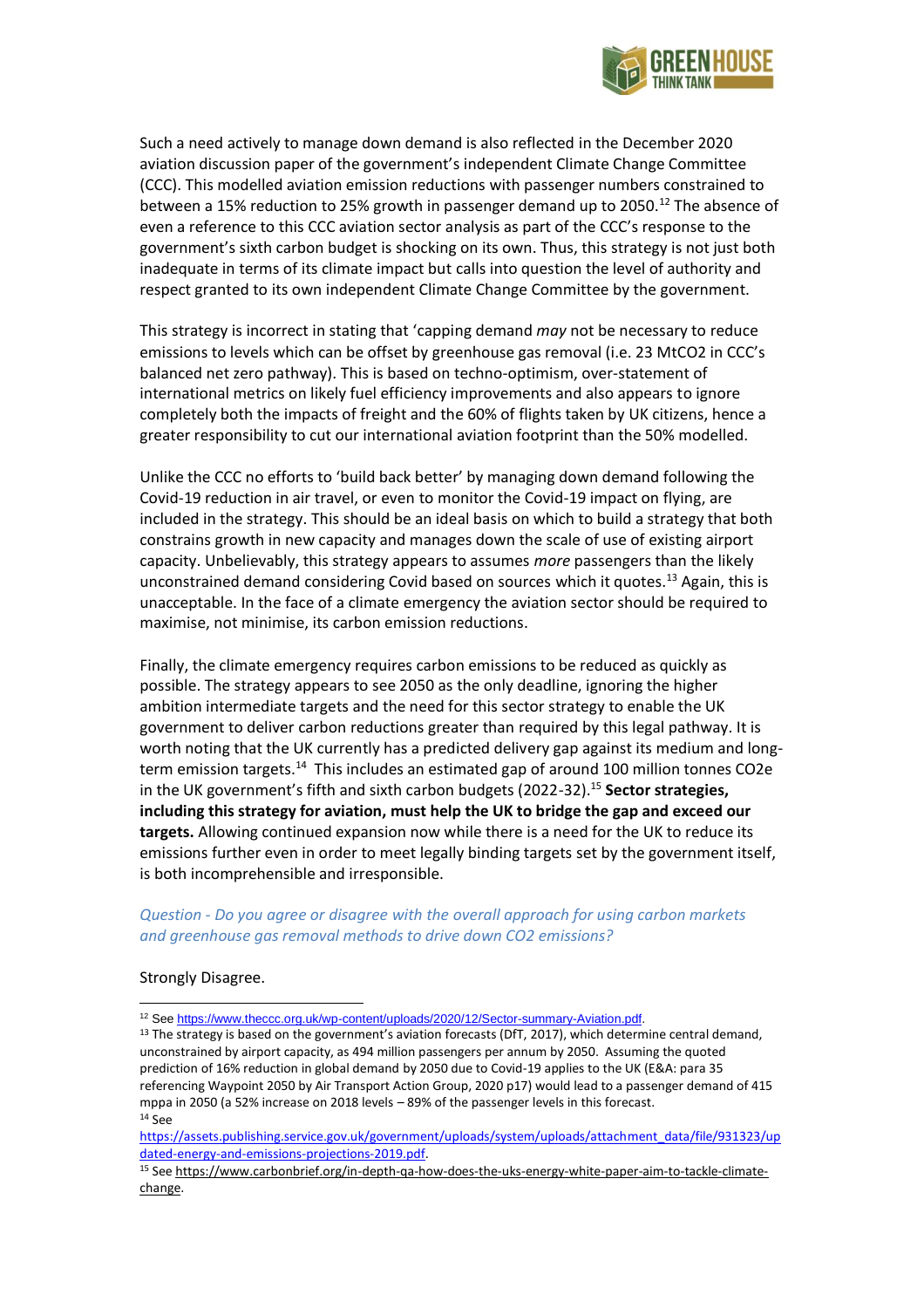

This is not driving down but an offsetting of aviation emissions. This strategy should focus on reducing aviation's carbon emissions to near zero with a high level of urgency and ambition. Currently, neither of these is present.

The possible future greenhouse gas-related removal measures noted in this strategy are speculative. The UK government should take a precautionary approach and consider these as potential technologies for greenhouse gas *removal* to lower greenhouse gas concentrations in the atmosphere as opposed to gambling on their future availability to offset emissions and assuming therefore that such removal will not be required. Therefore, a prudent strategy that applies the precautionary approach correctly to climate change strategy must not rely on greenhouse gas removals but instead minimise carbon emissions as fast as possible in line with the climate science.

# *Question - What could be done further or differently to ensure carbon markets and greenhouse gas removal methods are used most effectively?*

See comments to question immediately above. In addition, the option of storing carbon (implied by most greenhouse removal methods that do not directly use the carbon captured in some way) is also limited by storage capacity. Therefore, at best, greenhouse gas removal is a temporary not a long-term solution.

Expecting the right solutions to be adopted through market-based price incentives alone is inadequate. Other incentives must be provided in such a way as to deliver an overall strategy for rapid decarbonisation – that is, one directed first towards demand reduction and modal shift away from aviation. This requires the overall £8 billion effective net subsidy compared to other transport forms to be removed first.

Greenhouse gas removal is still not commercially viable. Its support should not be through a 'market' as this risks crowding out the demand management and modal shift required. In no way should it be viewed (as is the case in this current strategy) as an alternative to these or to the need to constrain airport capacity in the UK.

### *Question - Do you agree or disagree with the overall focus on influencing consumers?*

### Strongly Disagree.

There is very limited focus on influencing consumer behaviour in this strategy. And the focus should for government to take the lead in providing a policy framework that constrains capacity *and* manages down demand (i.e. both supply and demand side measures – both are needed to work effectively together). This is set out in response to questions above.

# *Question – In your view, what more can we do to support consumers to make informed, sustainable aviation travel choices?*

The most sustainable transport choices should not be viewed as a choice between airlines (as implied in the strategy) but dove-tail into an overall transport strategy to reduce carbon emissions such as Avoid, Shift, Improve transport such that it can reach absolute zero carbon, on the same reduction trajectory as the rest of the UK economy, as set out above.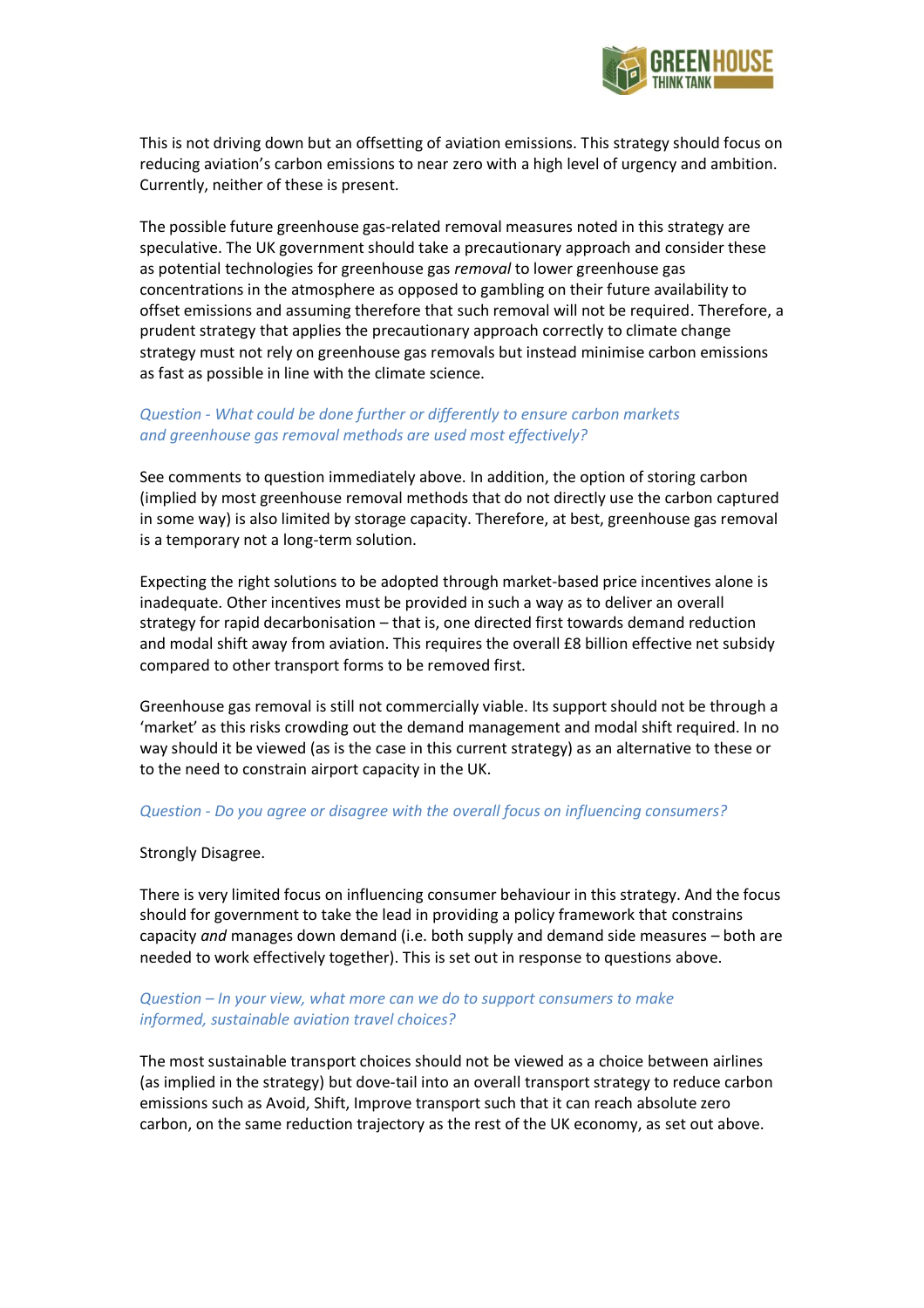

Thus, the sustainable travel choices must first be to *avoid* travel and reduce the distance, frequency and speed of journeys that are made, which will then enable far more of the remaining journeys to be *shifted* to alternative modes (primarily rail and road) reducing the residual journeys that require decarbonisation – which will bring forward the date by which the far, far smaller aviation sector is able to be completely decarbonised.

The government must influence consumer choice by:

- Removing the £8 billion effective net subsidy to aviation (lack of VAT on aviation fuel and ticket prices, against air passenger duty).
- Banning advertising of air travel and adding carbon warning labels on tickets and at the point of purchase (along the lines of health warnings on tobacco advertising).
- Making sustainable transport (i.e. non-aviation choices) cheaper per mile, which means reversing the aviation subsidy relative to other transport modes such that there is a cost disincentive to fly.
- Introducing carbon pricing on a frequent flyer basis at a sufficient level to influence consumer behaviour dramatically.
- Seeing the responsibility as equally focused on reducing consumer demand for air freighted products as well as demand for passenger flights. This requires demand to be managed for both passengers *and* freight.

Finally, the government must accept that, to quote Rinkinen (2020)<sup>16</sup>, 'demand is made not simply met'. Therefore the role of government must be also to *limit* consumer choice for taking flights by removing that entirely for short-haul and domestic journeys (as has now been brought forward in France), and through stopping all airport terminal and runway capacity increases in the UK. A plan should be instituted to manage down use of existing 'slots'. This will have the added the benefits of immediately eliminating night flights, reducing air pollution, and freeing up surface transport capacity which will help drive more rapid decarbonisation across the rest of the transport sector.

# Question - *What could be done further or differently to ensure we tackle non-CO2 impacts from aviation?*

The strategy does not include the significance of non-CO2 impacts or the need to constrain demand and manage these. It should include non-CO2 greenhouse gas warming affects of aviation in line with government's current scientific guidelines in pathways, targets and policy framework (i.e. raise ambition)

Whilst the UK Committee on Climate Change (CCC) does not expect passenger numbers to reach pre-Covid levels till 2024, global airfreight levels are expected to be 2.8% higher in 2021 than in 2019.<sup>17</sup> World air cargo has grown an average of 4.3% a year for the last decade and is predicted to increase by around 4% a year for at least the next 20 years.<sup>18</sup> This would correspond to a 177% increase by 2050 – three times the rate of increase of passengers modelled in the strategy, but strangely completely absent – especially for over half of world airfreight that is not transported as extra weight on passenger flights.<sup>19</sup> Yet

18 [See www.boeing.com/resources/boeingdotcom/market/assets/downloads/2020\\_WACF\\_PDF\\_Download.pdf](https://www.boeing.com/resources/boeingdotcom/market/assets/downloads/2020_WACF_PDF_Download.pdf) <sup>19</sup> Se[e https://core.ac.uk/download/pdf/287585383.pdf](https://core.ac.uk/download/pdf/287585383.pdf) and

<sup>16</sup> Rinkinen, J., Shove, E., & Marsden, G. (2020). *Conceptualising demand: A distinctive approach to consumption and practice*. Routledge.

<sup>17</sup> Se[e https://www.iata.org/en/iata-repository/publications/economic-reports/air-freight-monthly-analysis--](https://www.iata.org/en/iata-repository/publications/economic-reports/air-freight-monthly-analysis---march-2021/) [march-2021/](https://www.iata.org/en/iata-repository/publications/economic-reports/air-freight-monthly-analysis---march-2021/).

[https://www.boeing.com/commercial/market/cargo-forecast/.](https://www.boeing.com/commercial/market/cargo-forecast/)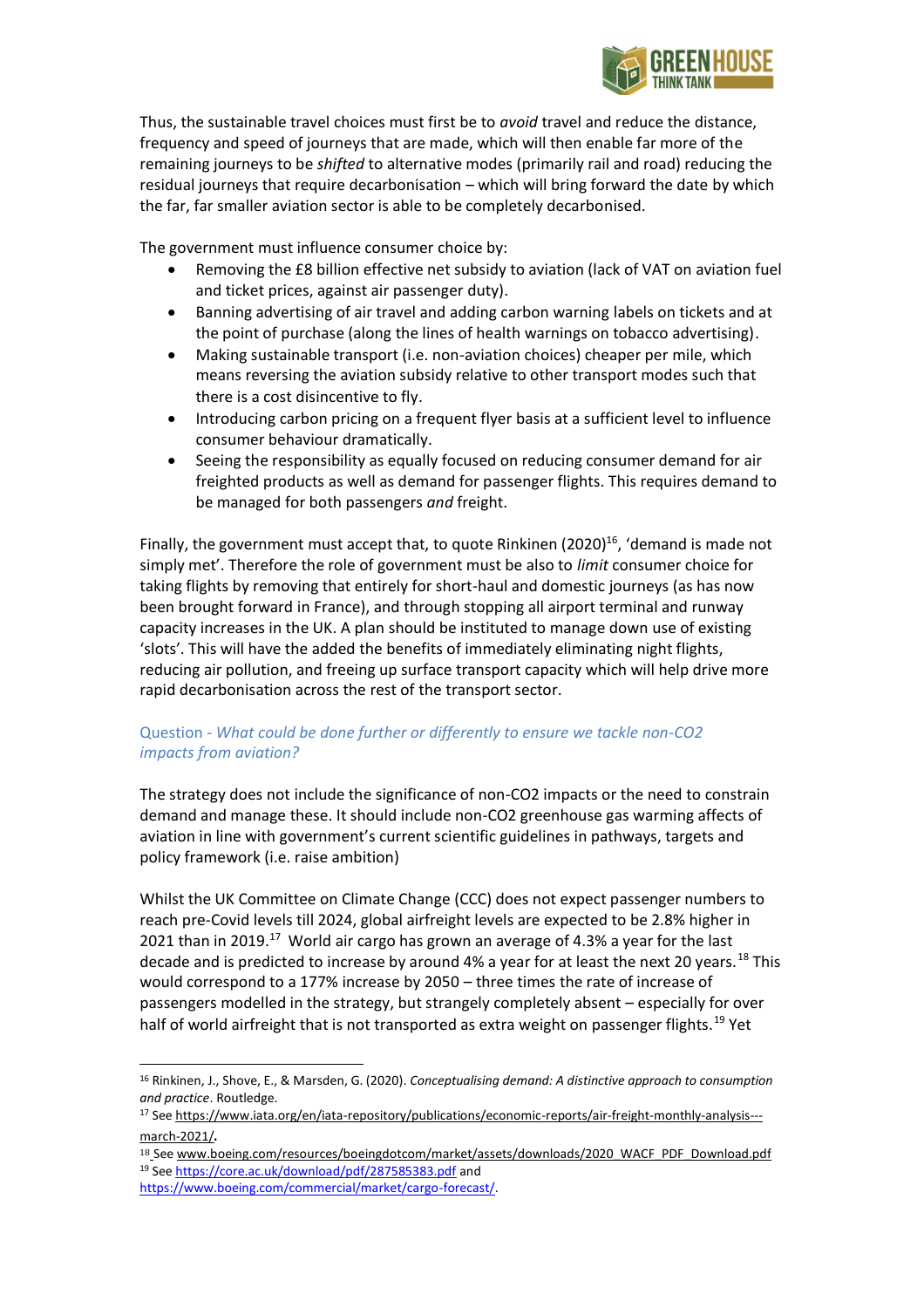

even though freight is recovering quicker and predicted to grow faster the CCC's aviation report for the 6th carbon budget (December 2020) says "Freight flights are included within DfT trajectories, so are implicitly assumed to scale with CCC passenger profiles." At least some of this airfreight increase could impact on future aviation demand, which again raises the need for the strategy to include measures to limit demand.

In addition, in 2013 the Airports Commission reported that the government's Committee on Climate Change recommended that options to reduce non-CO2 emissions will need to be developed over the coming years.<sup>20</sup> Surely, a strategy that sets out plans for aviation to 2050 must now address this.

# Question - Do you have any other comments you would like to add?

In addition to the comments made above, three significant omissions in the aviation strategy have been identified in this response, all of which point to the need for a higher carbon reduction ambition.

- 1) Firstly, there is very little if anything in this strategy that relates to the level of ambition required as part of the UK's plan to address the climate emergency  $-$  it is astonishing that none of the scenarios modelled actually consider the **need to**  *maximise the* **scale of greenhouse gas emission reductions** which is surely how we should be responding to the climate emergency.
- 2) Secondly, the strategy omits any policies (such as higher carbon reduction ambition) reflecting the **significance of UK passengers** in the passenger carbon footprint.
- 3) Thirdly, it omits any consideration or policies to constrain and manage down demand of the UK's (primarily international – due to imports *and* exports) **freight carbon footprint**.

# *(1) Reflect the climate emergency in the pathways, targets and policy framework to reflect the climate emergency (i.e. raise ambition)*

The strategy notes that in 2019 UK aviation emissions were currently 5.9% of global emissions. This strategy claims international leadership. However, if the proposed 'high ambition' is replicated worldwide (with no change in the share of aviation emissions between countries) then by 2050 global aviation will have emitted 17.2 billion tonnes of CO2. Considering the uplift recommended to be used by the UK government (BEIS, 2021)<sup>21</sup> of 1.9 for contrails and NOx this equates to a total of 32.7 billion tonnes of CO2e greenhouse gas emissions. This represents around 7.4-14.2% of the post-2020 carbon budget to give between a two-in-three to one-two chance of not exceeding 1.5°C of post-industrial global warming.<sup>22</sup> This is painfully inadequate. **There is an opportunity here for the government to match its claimed climate leadership with policies that reflect a commitment in practice.** 

*(2) Include all UK passengers in pathways, targets and policy framework (i.e. raise ambition)*

In 2017 60.2% of international flights from the UK were taken by UK passengers. Applying this to international flights would result in the total UK aviation **consumption** carbon

<sup>&</sup>lt;sup>20</sup> Airports Commission (2013) Discussion Paper 03: Aviation and Climate Change. [https://assets.publishing.service.gov.uk/government/uploads/system/uploads/attachment\\_data/file/186683/avi](https://assets.publishing.service.gov.uk/government/uploads/system/uploads/attachment_data/file/186683/aviation-and-climate-change-paper.pdf) [ation-and-climate-change-paper.pdf,](https://assets.publishing.service.gov.uk/government/uploads/system/uploads/attachment_data/file/186683/aviation-and-climate-change-paper.pdf) para 4.19.

<sup>&</sup>lt;sup>21</sup> Se[e https://www.gov.uk/government/publications/greenhouse-gas-reporting-conversion-factors-2021](https://www.gov.uk/government/publications/greenhouse-gas-reporting-conversion-factors-2021).

<sup>&</sup>lt;sup>22</sup> Based o[n https://www.carbonbrief.org/guest-post-refining-the-remaining-1-5c-carbon-budget](https://www.carbonbrief.org/guest-post-refining-the-remaining-1-5c-carbon-budget).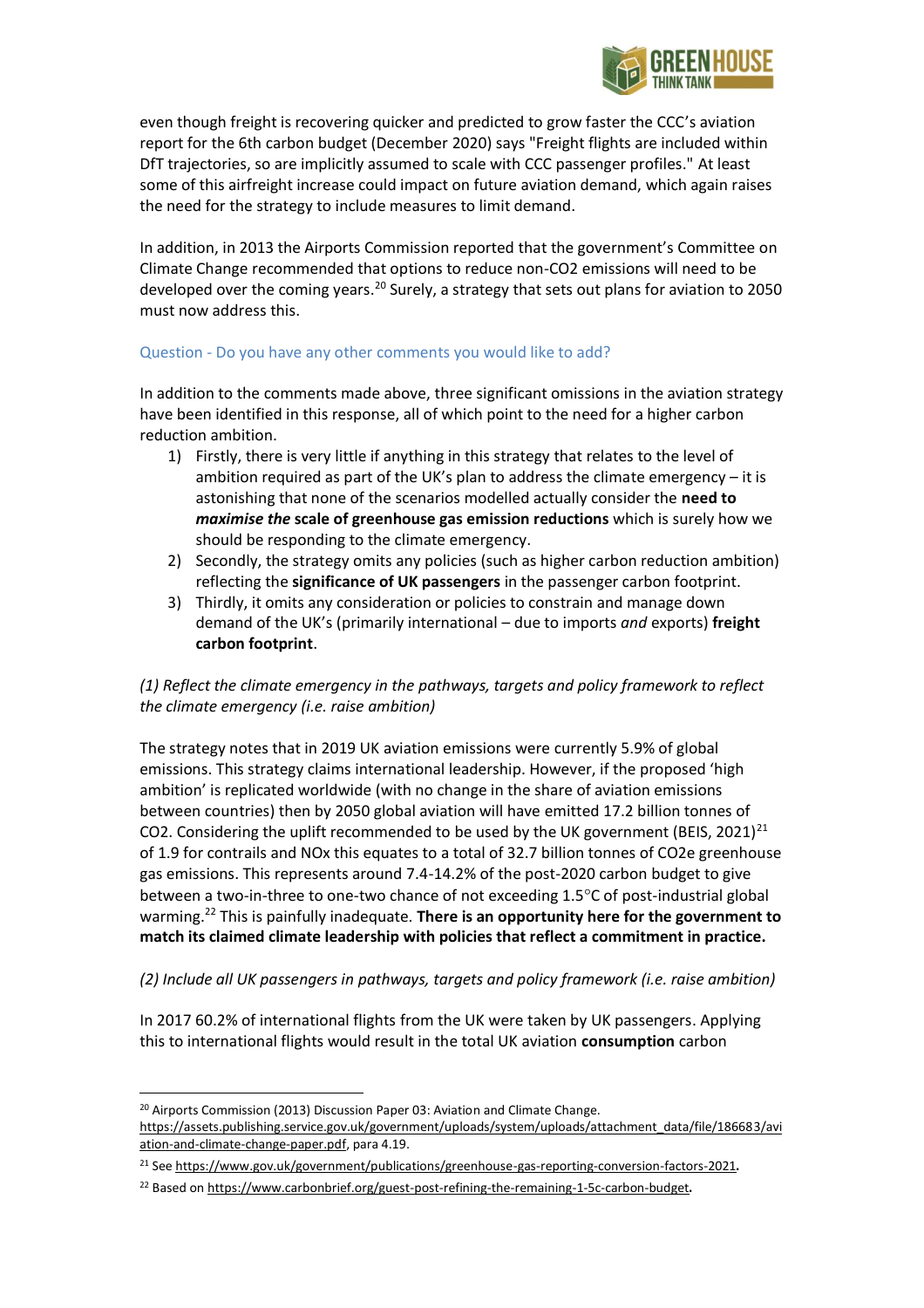

footprint as requiring an uplift of 23.6%.<sup>23</sup> If we are to take responsibility for all of the aviation emissions both from domestic consumption and UK international imports and travellers then the current emissions will be significantly higher and thus the strategy's ambition for carbon reduction will also need to be raised significantly.

# *(3) Include capacity constraint and managing down demand of freight alongside passengers in pathways, targets and policy framework (i.e. raise ambition)*

Admittedly UK Aviation Forecasts (DfT, 2017) detail the passengers/flight but do not quantify or forecast freight volumes. But data on freight movements does exist and it is therefore possible to consider both its carbon footprint today and how this is expected to change in future. UK airfreight was calculated to be responsible for some 11 million tonnes [of CO2 in 2019](https://www.greenhousethinktank.org/climate-emergency-economy.html) (imports and exports) and has growth predictions higher than for passengers. This includes multi-leg journeys except where imports are purchased from a subsidiary (such as some import of flowers from Holland, that are grown in Africa). Even though it may be a relatively small issue (according to the CAA, dedicated cargo accounted for just 3.8% of total ATMs in 2019 – but may not include onward legs reflected in the above calculation based on UK customs declarations) it should not still be reflected in the strategy.

These three areas of omission, taken together, highlight the need for an altogether different type of aviation strategy – one that constrains capacity and manage down demand, a point that is reiterated in detail in answer to the questions above.

# **Conclusion: Current Strategy Completely Lacks Climate Ambition**

This strategy, its almost total reliance on breakthrough technological innovations, and its associated modelling approach, all hang on the assumption that all planned airport capacity expansions are approved as 'precautionary'. However, this is not how the precautionary principle should be applied to climate change. It is important both that a true precautionary approach is applied to the proposed use of these as yet unviable technology 'solutions' and that a precautionary rather than over-ambitious reliance on fuel efficiency improvements is established. The risk associated with the various elements of the four scenarios modelled must be considered so that they are realistic and able to impact policy, rather than being purely illustrative/misleading.

But the need for a precautionary approach must go further than this. A true precautionary approach applied to climate policy must be to maximise not dampen the climate ambition. The consultation states that the pathway (i.e. choice of the scenario) will be flexible, depending on what happens. But the strategy is poorly supported by a set of scenarios that all model a delay in greenhouse gas emission reductions for aviation, with little constraint on demand and no more than 14-25% reduction in cumulative emissions by 2050 (not including non-CO2 impacts), as against the business-as-usual scenario 1. This means two things:

• Firstly, the proposed Sustainable Aviation strategy does not clearly set out, or seriously attempt to limit, CO2 emissions between now and 2050. The assumption that which scenario the strategy actually implements will be driven by events further undermines its credibility. However, the level of cumulative emission reductions *is*

<sup>23</sup> Calculated from Table 2.1 of

[https://www.caa.co.uk/uploadedFiles/CAA/Content/Standard\\_Content/Data\\_and\\_analysis/Datasets/Passenger\\_](https://www.caa.co.uk/uploadedFiles/CAA/Content/Standard_Content/Data_and_analysis/Datasets/Passenger_survey/2017CAAPaxSurveyReport.pdf) [survey/2017CAAPaxSurveyReport.pdf,](https://www.caa.co.uk/uploadedFiles/CAA/Content/Standard_Content/Data_and_analysis/Datasets/Passenger_survey/2017CAAPaxSurveyReport.pdf) assuming that 96% of the carbon footprint of aviation is from international flights, as stated in the Jet Zero consultation document.